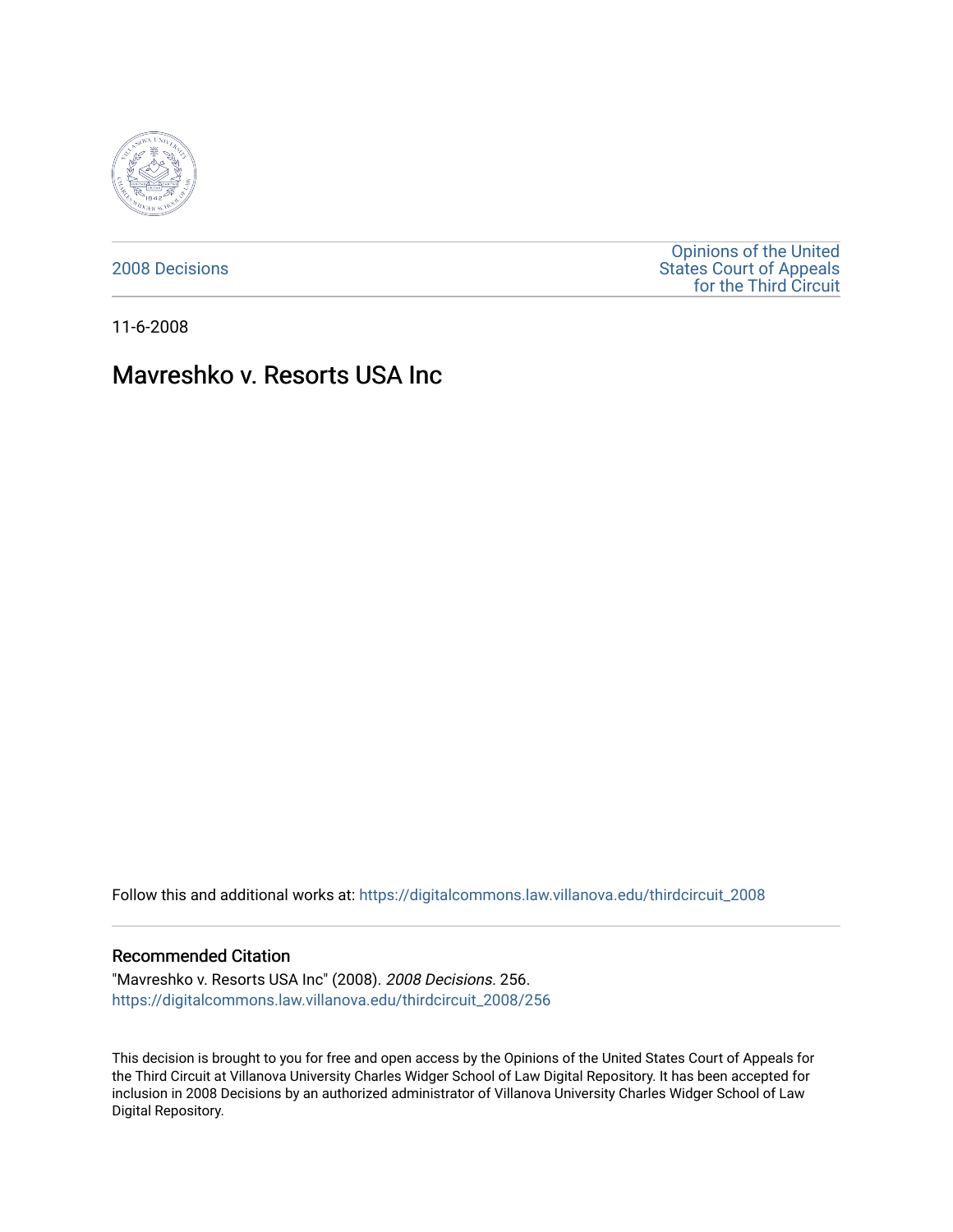#### NOT PRECEDENTIAL

# UNITED STATES COURT OF APPEALS FOR THE THIRD CIRCUIT

 $\overline{a}$ 

l

l

 $\overline{a}$ 

l

No. 06-4403

DMITRIY MAVRESHKO, a minor by his parents and natural guardians; IGOR MAVRESHKO, in their own right; SVETLANA MAVRESHKO, Appellants

v.

RESORTS USA, INC.; d/b/a Fernwood Hotel and Resort; FERNWOOD RESORTS INC; HRP CORPORATION; TREETOPS, INC; OUTDOOR WORLD CORPORATION

> Appeal from the United States District Court for the Middle District of Pennsylvania (D.C. Civil No. 04-cv-00457) District Judge: Honorable James M. Munley

Submitted Under Third Circuit LAR 34.1(a) October 23, 2008

Before: RENDELL, SMITH, Circuit Judges, and POLLAK, District Judge\*.

(Filed: November 6, 2008 )

<sup>\*</sup>Honorable Louis H. Pollak, Senior District Judge for the United States District Court for the Eastern District of Pennsylvania, sitting by designation.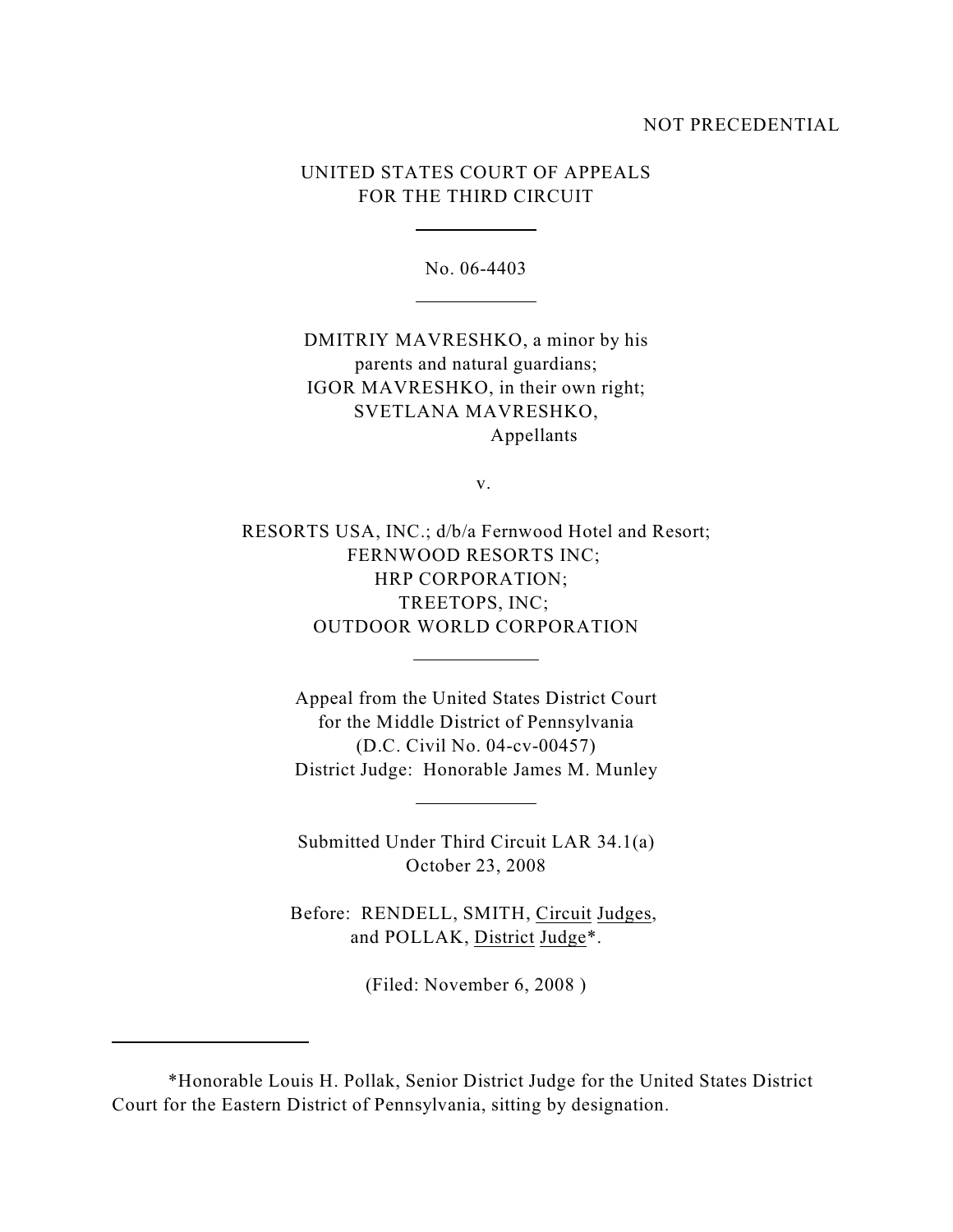# OPINION OF THE COURT

 $\overline{a}$ 

 $\overline{a}$ 

RENDELL, Circuit Judge.

Appellants Igor Mavreshko ("Igor") and Dmitriy Mavreshko ("Dmitriy") appeal from the District Court's order denying their motion for a new trial pursuant to Federal Rule of Civil Procedure 59. The District Court entered final judgment on the jury's verdict in favor of appellees, Resorts USA, Inc. and Ha Ra Corp. d/b/a Fernwood Hotel and Resort (collectively, "Fernwood") and against Igor and Dmitriy. Dmitriy, a minor, sued Fernwood claiming that he suffered permanent brain injury when he hit his head while snow tubing at Fernwood's snow tubing facility.<sup>1</sup> Igor, Dmitriy's father, sued Fernwood in his own right claiming damages arising from Dmitriy's injuries. Igor and Dmitriy allege on appeal that the District Court abused its discretion in denying their motion for a new trial because the jury's verdict that Fernwood's negligence did not cause Dmitriy's injuries was against the weight of the evidence presented at trial.

Appellant Svetlana Mavreshko ("Svetlana") appeals from the District Court's order granting summary judgment in favor of Fernwood and against Svetlana's personal claim for damages arising from injuries to Dmitriy. On appeal, Svetlana alleges that the

As a minor, Dmitry sued by and through his parents, Svetlana and Igor. We will <sup>1</sup> refer to these claims as Dmitry's claims, to distinguish them from Svetlana and Igor's individual claims.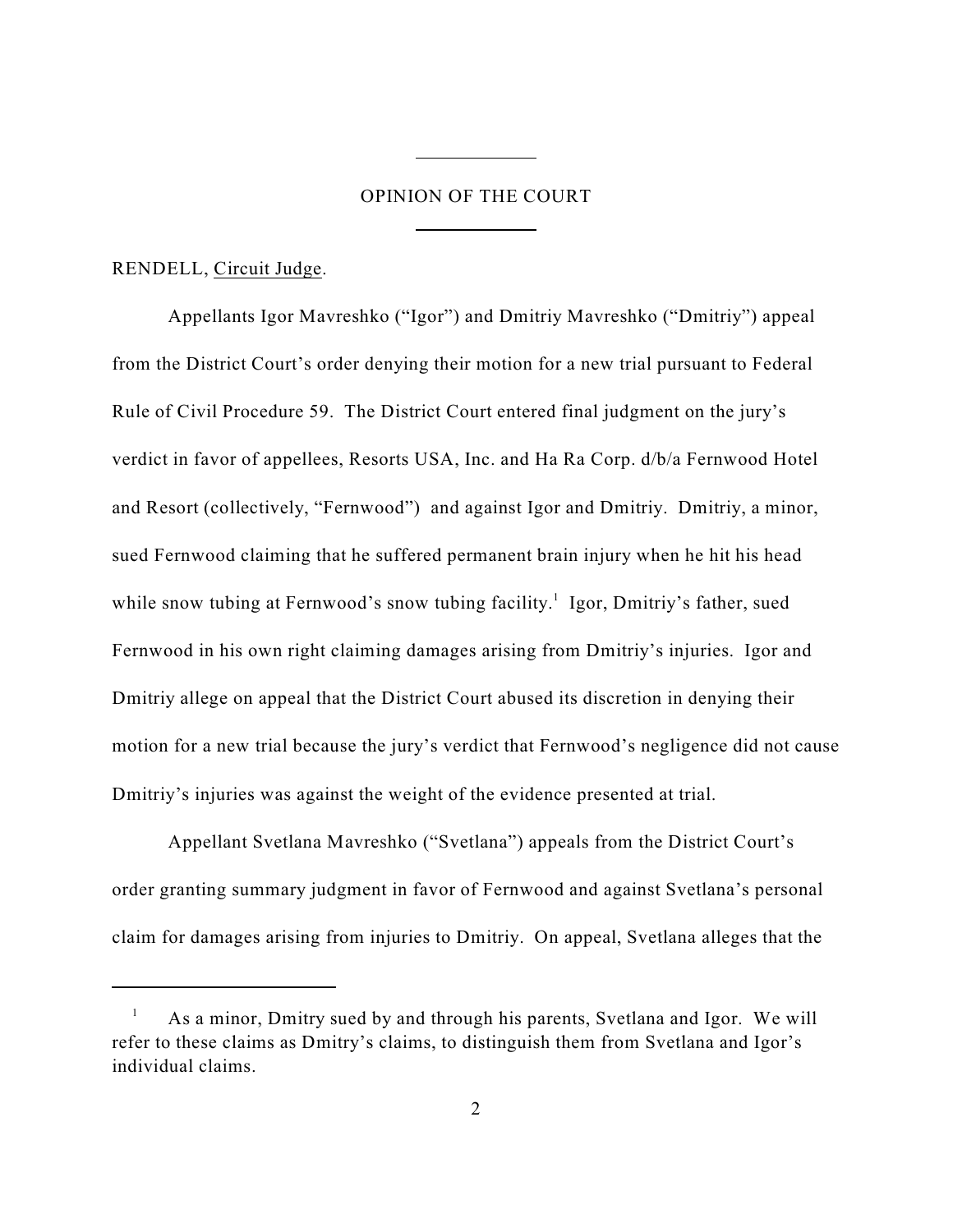District Court erred in holding that her co-signing of a liability release ("release") allowing Dmitriy to engage in snow tubing precluded her from suing to recover damages arising from his injuries. For the reasons stated below, we will affirm the orders of the District Court.

# **I. Background**<sup>2</sup>

This case arises from a snow tubing accident that occurred on the evening of December 24, 2002, at a snow tubing facility operated by Fernwood in Bushkill, Monroe County, Pennsylvania. The facility consisted of four snow tubing lanes separated by dividing ice walls, called "windrows." Dmitriy, then 13 years old, struck his head when his snow tube hit a windrow, and he suffered permanent brain injury from the collision. Fernwood required the Mavreshkos to sign releases before they were permitted to snow tube. Igor and Svetlana each signed separate releases. Dmitriy signed a third identical release which Fernwood required Svetlana to co-sign because Dmitriy was a minor.

On the evening of the accident, Fernwood's employee, Travis Moya ("Moya"), was the attendant at the bottom of the snow tubing hill. It was his responsibility to retrieve items that snow tubers dropped while descending the lanes. Another Fernwood employee, Christine Larsh ("Larsh"), was the attendant at the top of the hill, and it was her duty to tell the patrons when to descend. Moya had been retrieving an item of

 $A<sup>2</sup>$ As we write for the benefit of the parties alone, we include only those facts necessary for the disposition of this appeal.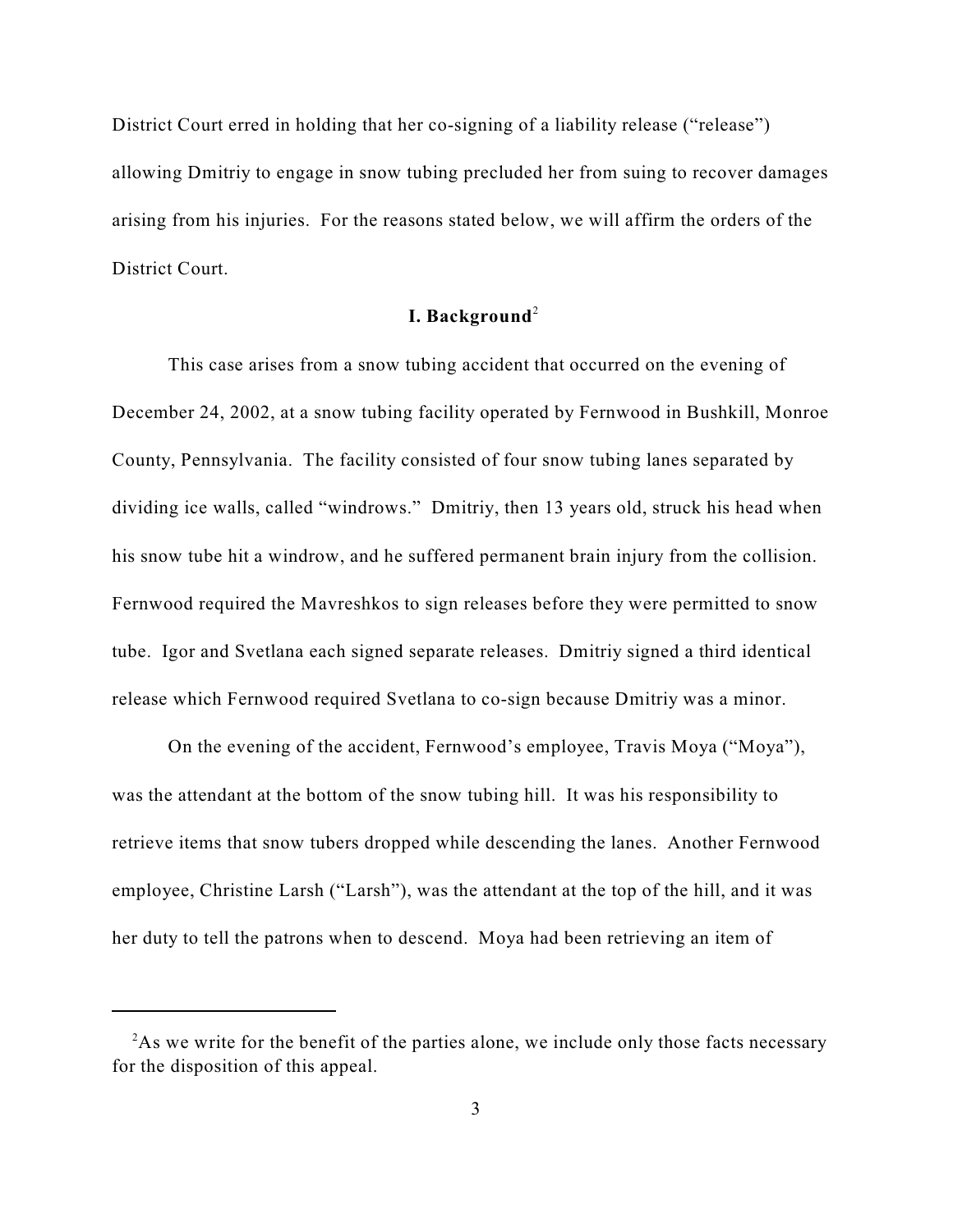clothing and was present in the lanes when Larsh permitted Dmitriy to descend the lane.<sup>3</sup>

The Mavreshkos filed a negligence action on March 2, 2004. Their theory of liability was that Fernwood was negligent in the operation and design of the snow tubing facility, including negligence on behalf of Fernwood's employees for allowing Dmitriy to snow tube while Moya was in the lane. The Mavreshkos alleged that Dmitriy collided with Moya while he was in the lane, causing Dmitriy's snow tube to careen into the windrow.

 The Mavreshkos and Fernwood filed cross motions for summary judgment based on the releases that Igor and Svetlana signed and the release that Dmitriy signed and Svetlana co-signed. On May 31, 2005, the District Court granted in part and denied in part the cross motions for summary judgment. The District Court granted summary judgment to Dmitriy and Igor on Fernwood's affirmative defense of release, and granted summary judgment to Fernwood on its affirmative defense of release to Svetlana's negligence claim.

The District Court held a jury trial from October 31, 2005, through November 8, 2005, on Dmitriy's negligence claims by his parents and those of Igor in his own right. Dmitriy and Igor presented the testimony of seven eyewitnesses. Six of their eyewitnesses were friends or acquaintances of the Mavreshkos. Each of these six

<sup>&</sup>lt;sup>3</sup>Moya's exact location was vigorously disputed. Fernwood contended that Moya was straddling the windrow between Dmitriy's lane and the bordering lane. Dmitriy and Igor argued that Moya was obstructing the lane either by standing in it or walking across it.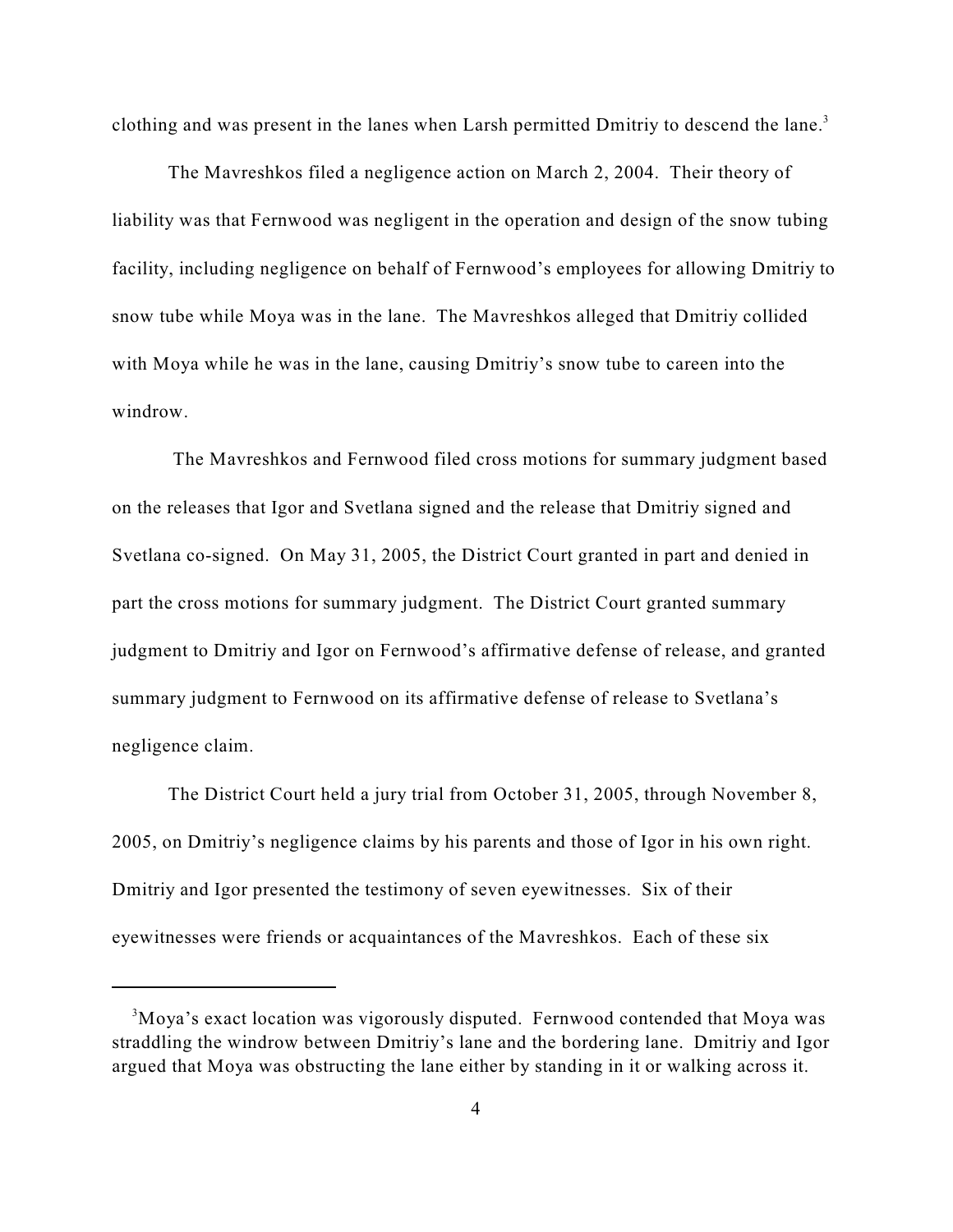eyewitnesses testified either that Dmitriy's snow tube struck Moya or that the witness did not see a collision, but that Dmitriy's snow tube careened and hit the windrow immediately after he passed Moya. Their seventh eyewitness was Larsh. Larsh testified that: 1) Moya was straddling the windrow between two lanes; 2) at most his leg or foot was present in the right side of Dmitriy's lane; 3) she did not see Dmitriy's snow tube collide with Moya; and 4) Dmitriy's snow tube followed the same angle and path that the other snow tubes had followed after he passed Moya.

Fernwood denied that Moya was obstructing Dmitriy's lane, that there was a collision between Dmitriy and Moya, and that Moya caused Dmitriy's accident. Fernwood presented the testimony of one eyewitness, a third Fernwood employee, Howard Foreman ("Foreman").<sup>4</sup> At the time of the accident, Foreman was coming to relieve Moya, and was present at the bottom of the hill. Foreman testified that he believed he was closest to and had the best view of the accident. He also testified that: 1) Moya was straddling the windrow; 2) Dmitriy and Moya did not collide; and 3) Dmitriy "dragged his left foot so hard that he spun the tube into the window." (App. 1157a). Fernwood argued that the inherent risks of snow tubing caused Dmitriy's accident.

The District Court provided a verdict form which presented the jury with two questions: 1) Do you find the defendants were negligent?; and 2) Do you find that the

<sup>&</sup>lt;sup>4</sup>Neither Howard Foreman nor Christine Larsh still works at Fernwood.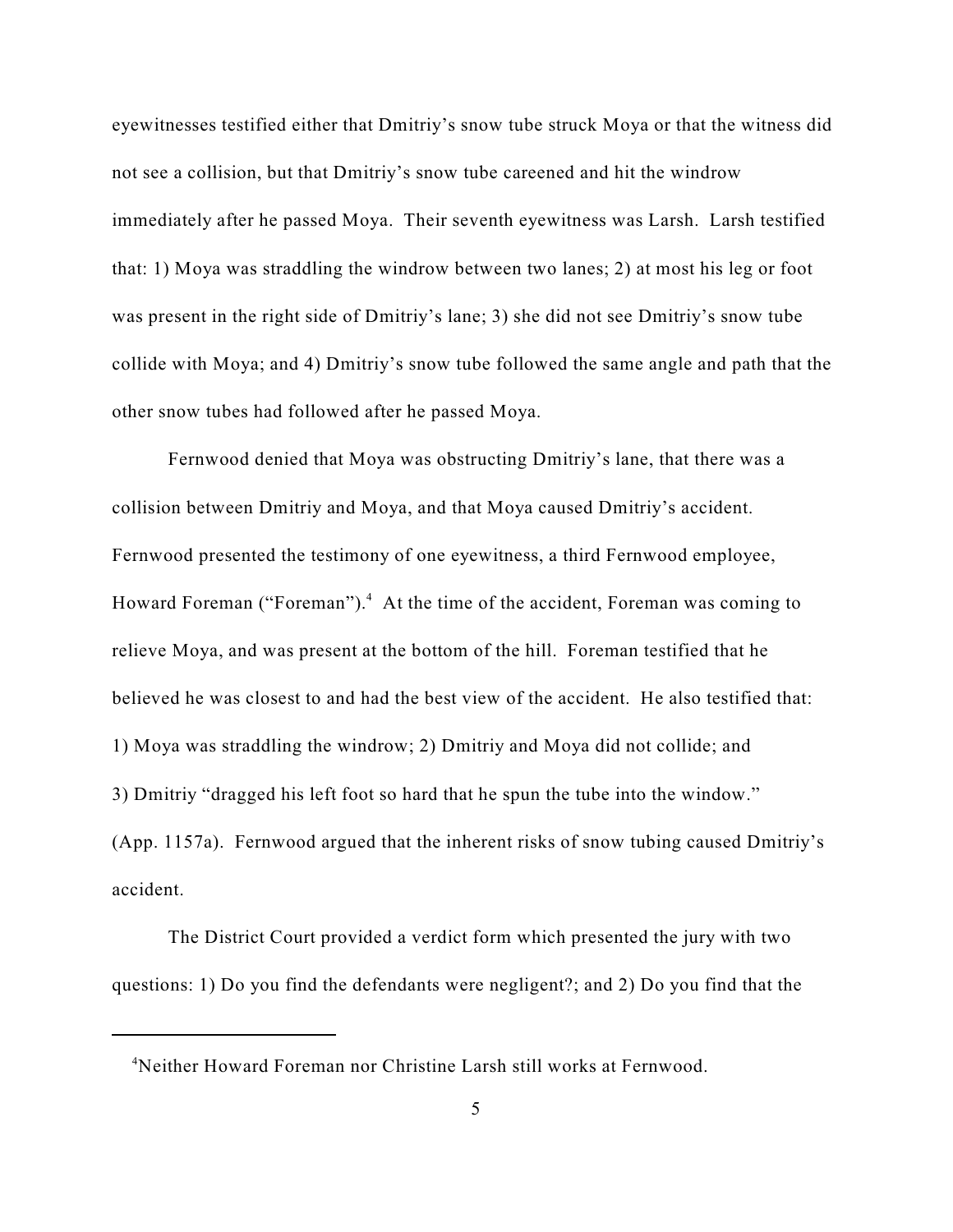defendants' negligence was a factual cause of the plaintiffs' injuries? The jury answered the first question affirmatively, but answered "no" to the second question. On November 9, 2005, the District Court entered judgment on the jury's verdict for Fernwood and against Dmitriy and Igor. Dmitriy and Igor filed a motion for a new trial on November 22, 2005, under Federal Rule of Civil Procedure 59. On September 7, 2006, the District Court filed a memorandum and order denying their motion. The Mavreshkos filed timely notices of appeal on October 6, 2006. Svetlana appeals from the District Court's grant of summary judgment against her claim of negligence. Dmitriy and Igor appeal from the District Court's denial of their motion for a new trial. This Court has jurisdiction to hear these appeals pursuant to 28 U.S.C. § 1291.

#### **II. Discussion**

# **A. Denial of Motion for a New Trial**

We begin with Dmitriy and Igor's argument that the District Court improperly denied their motion for a new trial. We review the District Court's denial of a new trial for abuse of discretion. *Ford Motor Co. v. Summit Motor Prods., Inc.*, 930 F.2d 277, 290 (3d Cir. 1991).

The District Court may grant a new trial under Rule 59 if "the record shows that the jury's verdict resulted in a miscarriage of justice or where the verdict, on the record, cries out to be overturned or shocks [the court's] conscience." *Greenleaf v. Garlock, Inc.*, 174 F.3d 352, 366 (3d Cir. 1999) (quoting *Williamson v. Consol. Rail Corp.*, 926 F.2d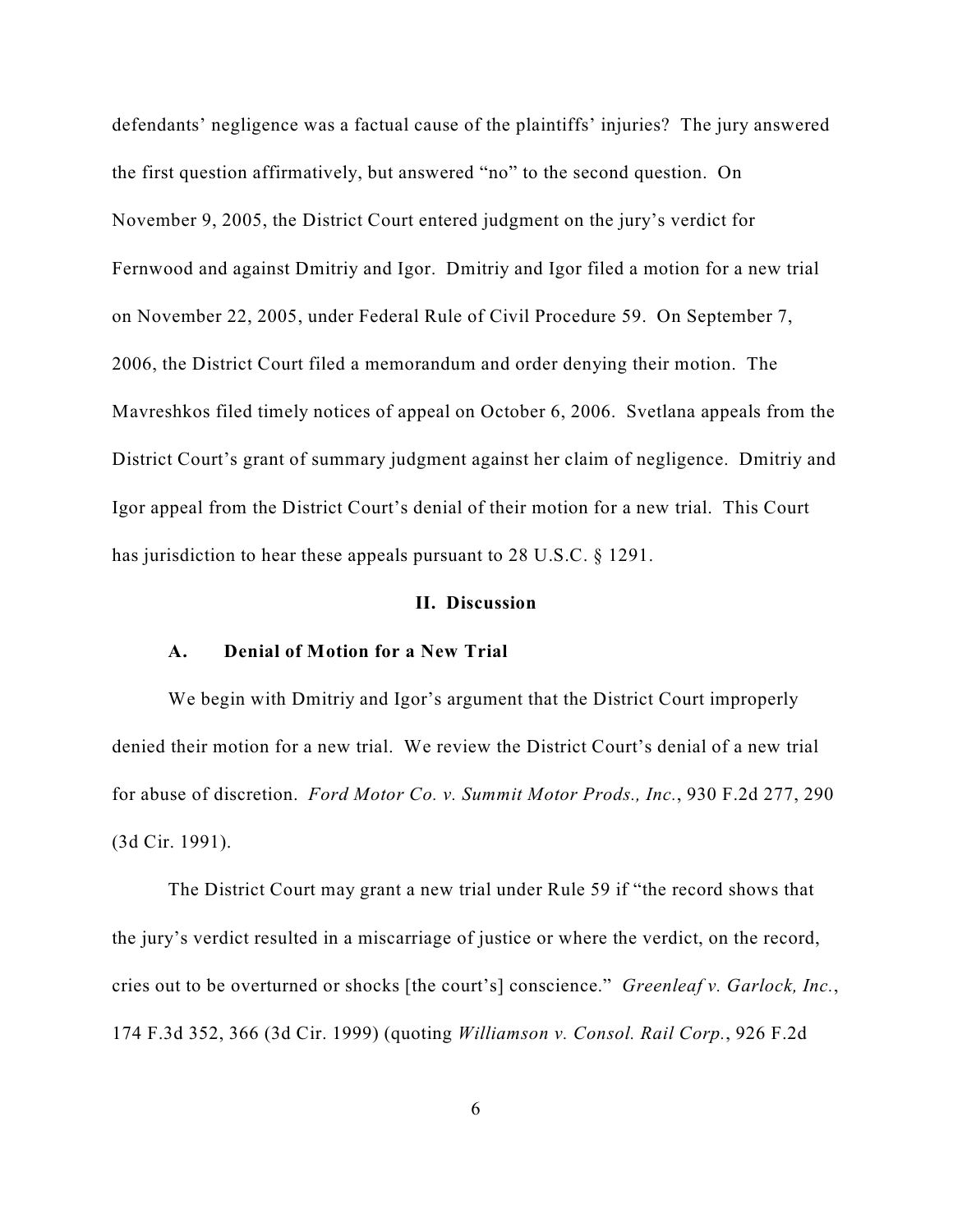1344, 1353 (3d Cir. 1991)). Dmitriy and Igor argued that they satisfied this standard because 1) their evidence that Dmitriy collided with Moya greatly outweighed Fernwood's evidence that he did not, and 2) the jury's finding that Fernwood's negligence did not cause Dmitriy's injuries shocks the conscience in light of Fernwood's failure to dispute causation. The District Court held that the jury's verdict was not against the great weight of the evidence, stating, "[i]t is not a miscarriage of justice that the jury decided to credit the defendants' witnesses over the plaintiffs' witnesses." *Mavreshko v. Resorts USA, Inc.*, 2006 WL 2583755, at \*3 (M.D. Pa. 2006) (*Mavreshko II*). Furthermore, the District Court found several grounds to support the jury's verdict that

accident.<sup>5</sup> *Id*. at  $*3-4$ .

Dmitriy and Igor argue that the District Court abused its discretion in denying their motion for a new trial because their eyewitnesses who testified that they saw Dmitriy collide with Moya or saw his snow tube careen immediately after he passed Moya constituted the great weight of the evidence. After a review of the record, we find no

Fernwood was negligent, but that such negligence was not the cause of Dmitriy's

 ${}^5$ The District Court's examples included: 1) "The jury could have found that the defendants were negligent in allowing the attendant in the lane, even if he were merely straddling the lanes, but that his presence in the lane did not cause the accident;" 2) "The jury could have concluded that failing to shut all the lanes [when Moya had gone into the lane to retrieve a piece of clothing] was negligent, but that such negligence did not cause Plaintiff Dmitriy's accident;" 3) "The jury could have concluded that the hill was negligently designed so as to obstruct the guards' and guests' view of the track and any obstacles and that Fernwood failed to re-groom the lanes in a negligent manner," but that these actions did not cause the accident. *Mavreshko II*, 2006 WL 2583755, at \*3-4.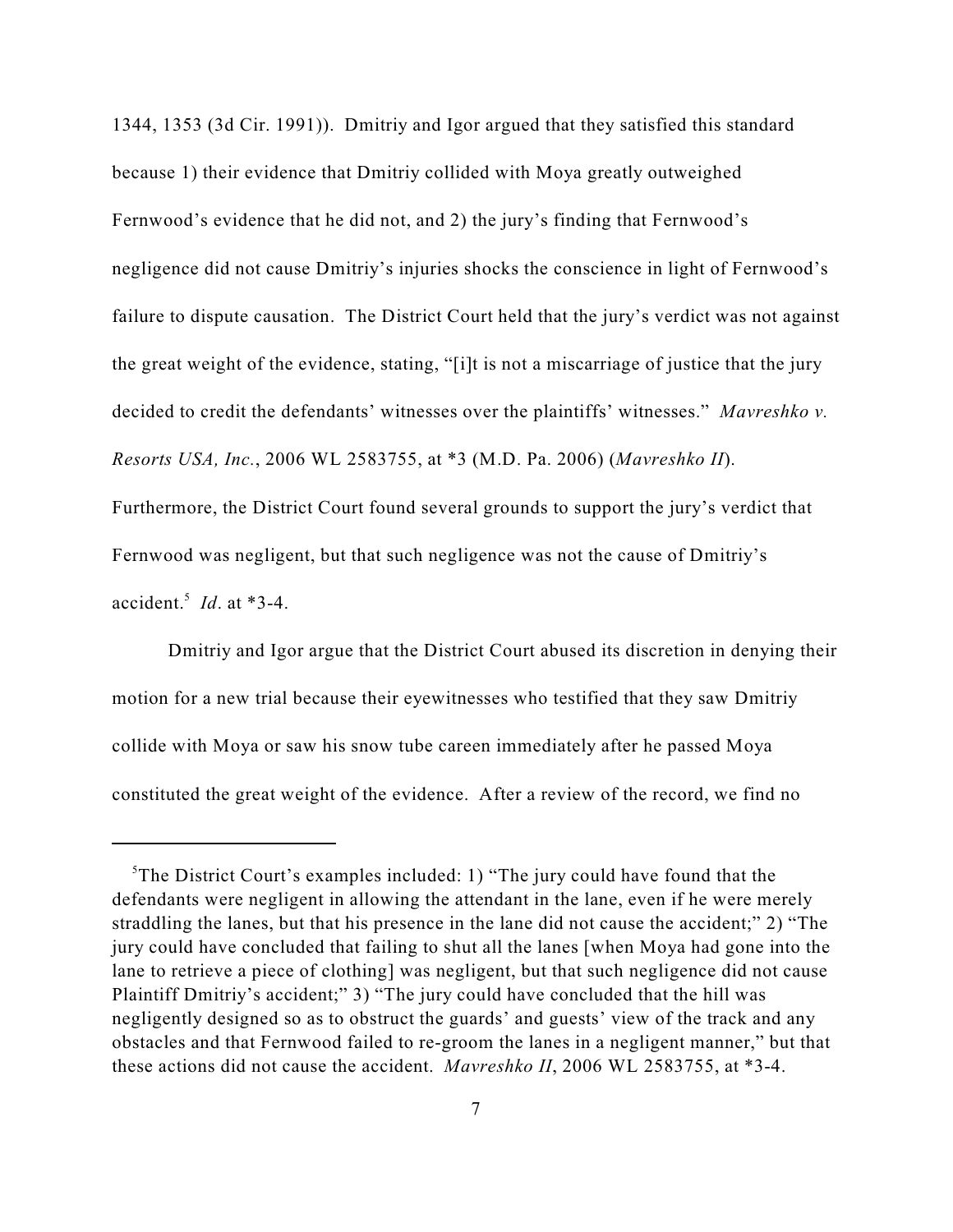reason to disturb the District Court's ruling. As the District Court summarized:

Although plaintiff may have had more witnesses than the defendant on the issue of how the accident occurred, it is uniquely the province of the factfinder, here the jury, to choose who to believe and who not to believe ... . [t]he jury could very well have concluded that [Dmitriy and Igor's eyewitnesses'] relationship with the plaintiffs colored their testimony. Both sides presented witnesses who were cross examined and whose credibility was impeached. It was the jury's task to decide who was telling the truth.

*Id*. at \*3 (internal citations omitted). The jury reasonably could have credited the testimony that there was no collision.<sup>6</sup>

Dmitriy and Igor further argue that Fernwood failed to dispute causation, and that the District Court abused its discretion in holding that the jury could properly conclude that Fernwood's negligence did not cause Dmitriy's injuries.<sup>7</sup> As the District Court explained, the jury was presented with different theories of causation. *Mavreshko II*, 2006 WL 2583755, at \*3 (stating, "[t]he jury could have credited the evidence that indicated that the accident was caused by the defendant dragging his feet"). Under

 $6$ As the District Court noted, even Larsh's testimony did not "fully support the plaintiffs' position," and even contradicted plaintiffs' theory that an impact with Moya caused Dmitriy's accident. *Mavreshko II*, 2006 WL 2583755, at \*3 n.1.

<sup>&</sup>lt;sup>7</sup>Dmitriy and Igor argue that because the jury found Fernwood negligent and because Fernwood did not contest that Dmitriy sustained injuries, the jury had to find that Fernwood caused the accident and thus Dmitriy's injuries, because the defense did not allege that *Dmitriy* was negligent. Under Pennsylvania law, the jury can reach its conclusion that a defendant was negligent, but did not cause the plaintiff's injuries, without having to consider whether the plaintiff was contributorily negligent. *Daniel v. William R. Drach Co., Inc.*, 849 A.2d 1265, 1272 n.5 (Pa. Super. 2004). We do not agree that Fernwood did not dispute causation.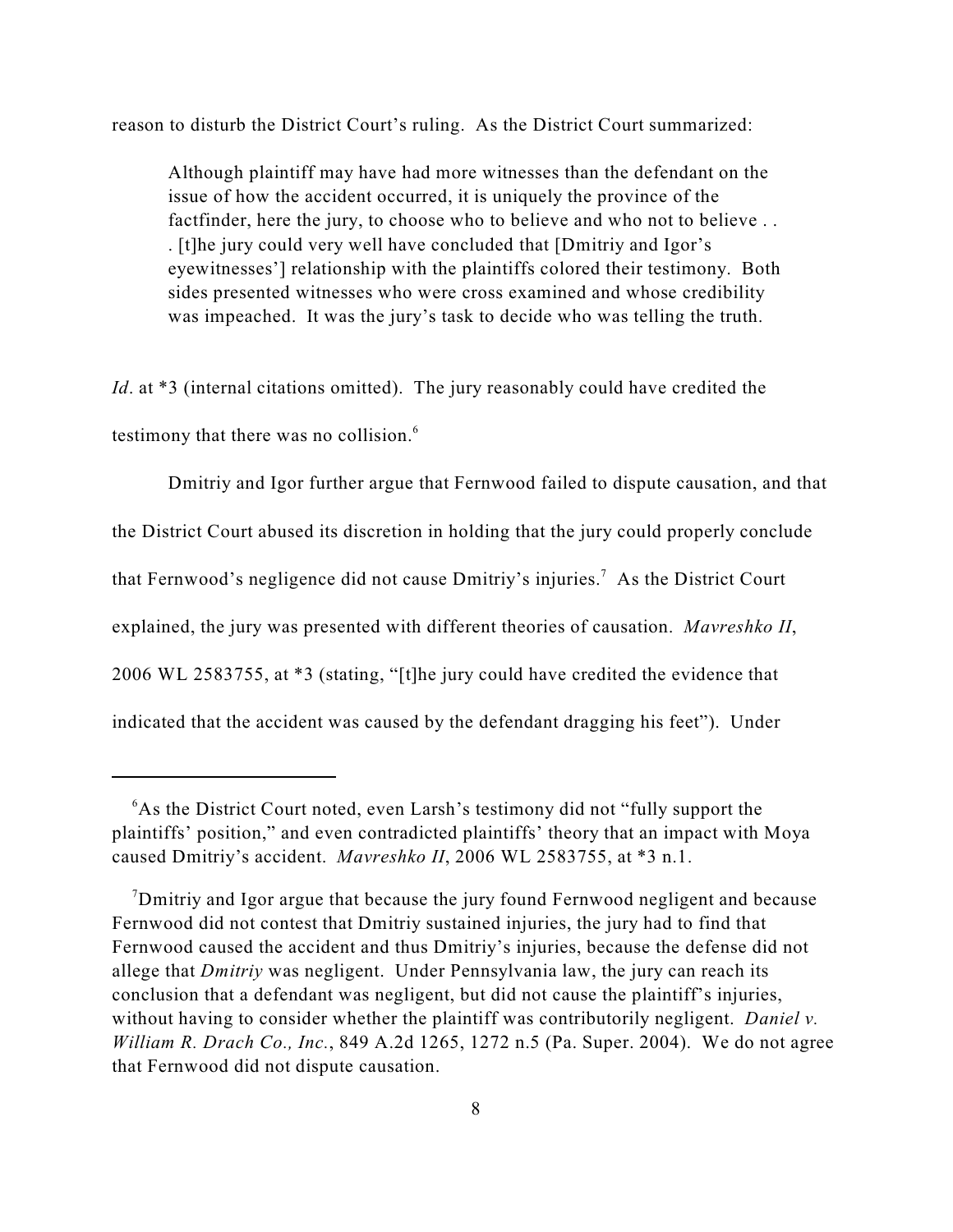Pennsylvania law, if other factors may have caused the plaintiff's injuries, then the jury may properly find that the defendant's negligence was not the cause. *See Daniel v. William R. Drach Co., Inc.*, 849 A.2d 1265, 1269 (Pa. Super. 2004).

The District Court acted well within its discretion in denying Dmitriy and Igor's motion for a new trial. The record contains evidence from which the jury reasonably could have made a number of alternative findings, including, *inter alia*, that there was no collision between Dmitriy and Moya, or that Dmitriy caused his own injuries by dragging his foot and causing the snow tube to hit the windrow. The record further supports the jury's conclusion that Fernwood was negligent but not a factual cause of the accident.

### **B. Release Barring Parent's Claims for Minor Child's Injury**

On May 31, 2005, the District Court granted summary judgment to Fernwood as to Svetlana's claims. Svetlana raises two arguments on appeal: 1) "The release fails to communicate to a parent who is co-signing her minor child's "release" that, by co-signing, the parent will be waiving the parent's own claim for damages arising from injuries the child sustains due to the facility's negligence;" and 2) "Enforcing a child's release against a parent even after, as here, the district court holds that the release cannot be enforced against the child is a truly absurd outcome." (Appellants' Br. at 17-18). Svetlana did not raise these issues in the District Court and is therefore precluded from arguing them on appeal.

Failure to raise an issue in the district court constitutes a waiver of the argument.

9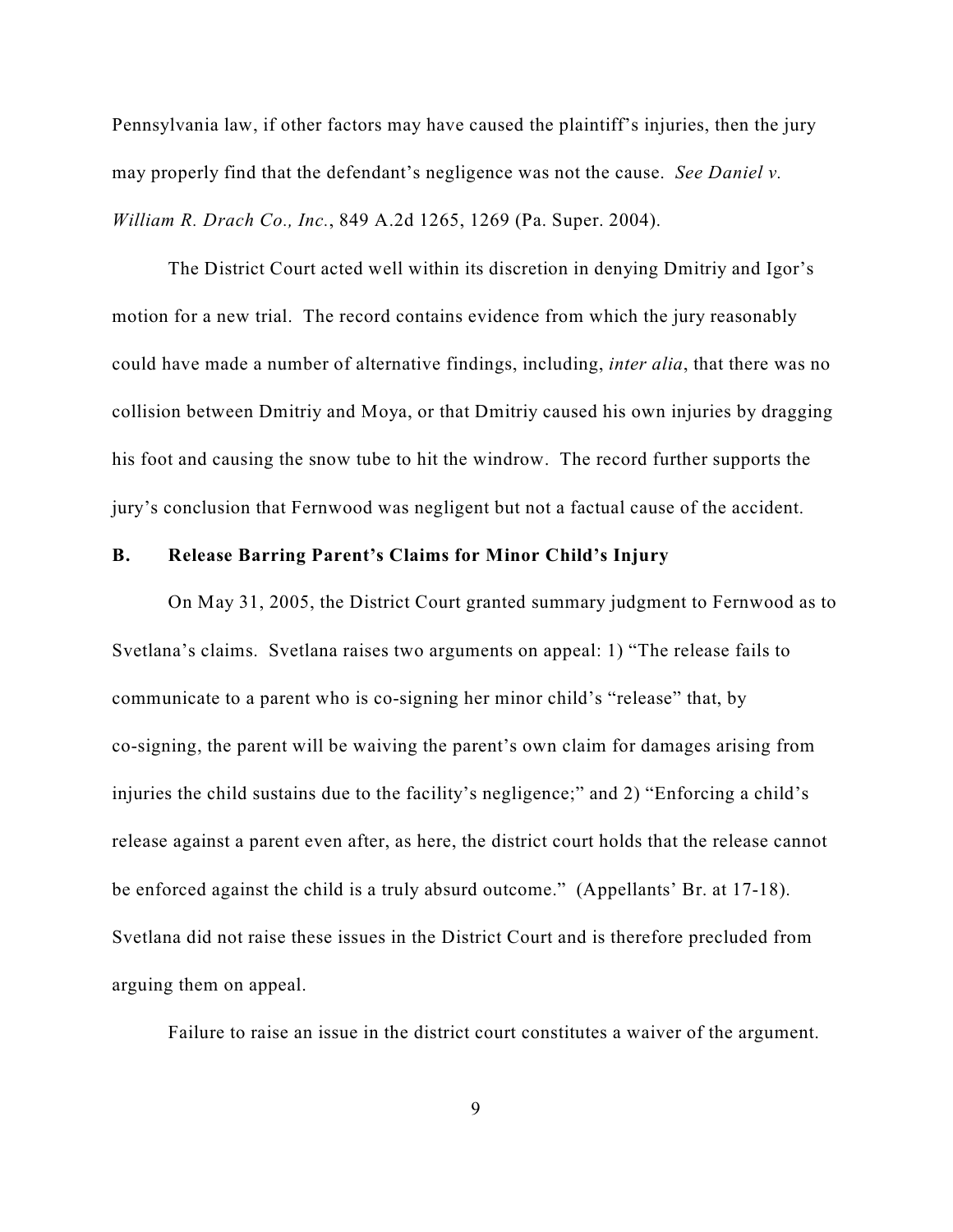*See Med. Protective Co. v. Watkins*, 198 F.3d 100, 105 n.3 (3d Cir. 1999) (citing *Brenner v. Local 514, United Bhd. of Carpenters*, 927 F.2d 1283, 1298 (3d Cir. 1991)); *see also Keenan v. City of Phila.*, 983 F.2d 459, 471 (3d Cir. 1992) (holding that defendants waived argument that evidence of financial condition is a prerequisite to punitive damages award because they failed to present "the argument with sufficient specificity to alert the district court"). In their motion for summary judgment, the Mavreshkos raised only two arguments for the District Court's consideration: 1) whether the release was voidable because it was signed by a minor; and 2) whether the release was only applicable to suits regarding equipment. *Mavreshko v. Resorts USA, Inc.*, 2005 WL 1309060, at \*2 (M.D. Pa. May 31, 2005) (*Mavreshko I*). The District Court rejected Svetlana's argument that the release only barred claims "based on the selection, provision, maintenance or use of the rented snow tube *equipment*." (App. 101a). It held that "the release is broad enough to cover the negligence asserted in the complaint," and that Svetlana's signature on Dmitriy's release under his signature barred her claims of negligence.<sup>8</sup> Mavreshko I, 2005 WL 1309060, at \*5.

 ${}^8$ The District Court reviewed the relevant portions of the release that made it sufficiently broad to cover the negligence asserted in the complaint, stating:

<sup>[</sup>T]he document is entitled: "RELEASE OF LIABILITY FOR SNOWTUBING." It provides: "I understand and am aware that snowtubing is a HAZARDOUS ACTIVITY. I understand that snowtubing and the use of snowtubes involves a risk of injury to any and all parts of my body. I hereby freely and expressly assume and (continued...)